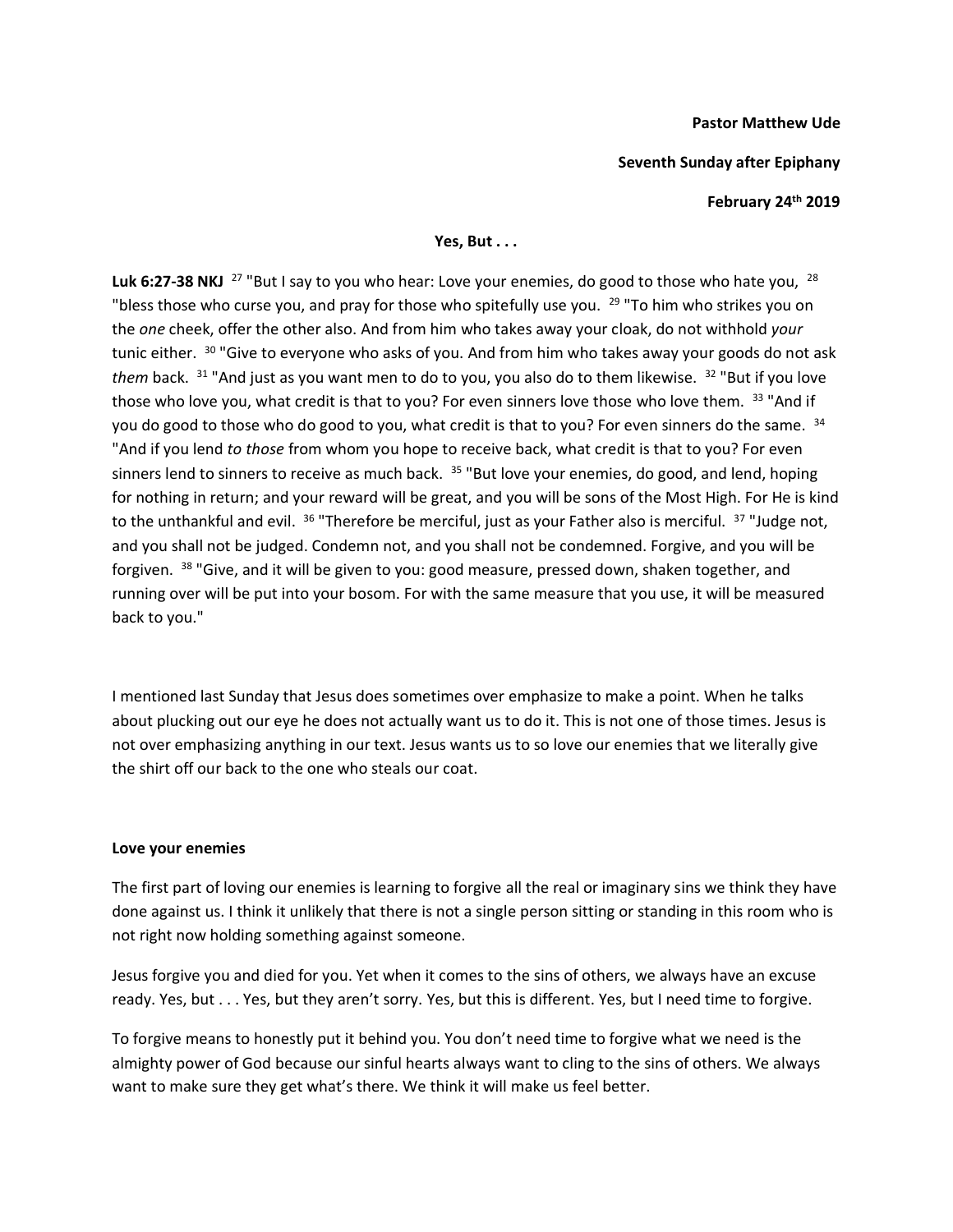Jesus instead describes here a forgiveness so complete that we gladly do everything we can to help them. If they steal our jacket we give them our shirt.

## **Judge not and you will not be judged**

Jesus speaks here about that attitude of the heart that always thinks we know better than others. This passage is so often misused.

We misuse this passage when we use it as an excuse not to listen to others, especially those in authority. Jesus doesn't tell us "don't listen to those who judge you." He tells us not to judge others. Yet somehow, we only ever remember this phrase when we feel others are judging us. We never remember of think about it when we are the ones doing the judging.

We misuse this phrase when we use it as an excuse not to preach against sin.

It is a measure of the sinful of our hearts that we think there is any confusion between this sentence here "do not judge" and those where Christ calls us to preach against sin. "if anyone is caught in a sin you who are spiritual restore him." These commands are not opposites but in perfect harmony.

When Jesus says, "Do not judge" he speaks of an attitude of our heart that is always eager to pass judgment on others. Often for no better reason than because we want to show off how much smarter we are.

When he speaks of preaching against sin. He speaks about an attitude of the heart that so loves our brother that we want to help him with his/her problems. Correction is done privately, judgement is done publicly. Correction is done humbly, judgement is done in arrogance. When Jesus says do not judge He is talking about our enemies. When He says to rebuke sin He is talking about those we love.

To preach the word of God is not judging but love. To remind the world that fornication and abortion and homosexuality is a sin is loving for the same reason that warning people not to stick used hypodermic needles in their arms is loving. Because these things cause us harm.

To criticize others because of what they wear, or because their house is messy, or because their lawn or garden isn't as neat, or because we think they aren't doing their job right is arrogant and unloving and usually we don't know what we are talking about.

**And you will be sons of the kingdom**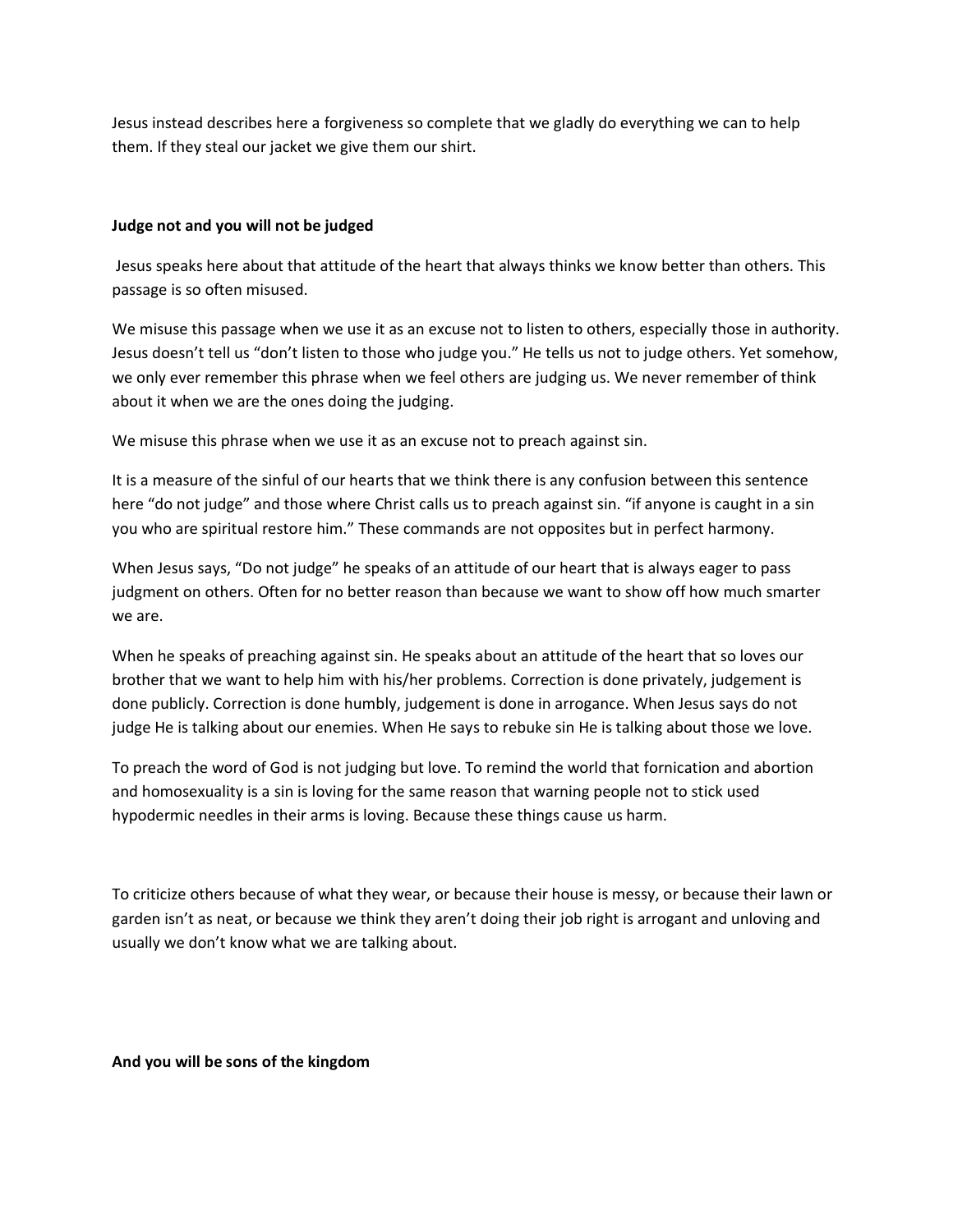When I was in second grade I went to get my first pair of glasses. I thought that was pretty neat because now I was just like my dad. Often little children want to be just like dad. Jesus encourages us that we like little children should desire to be just like our Father in heaven.

What did Satan says to Eve? "You will be like God." We like Eve want to be like our heavenly Father but usually in the wrong ways. Or to say that another way we want to be like the version of God in our heads, not the person God really is. We want the power and the glory and all men to praise us. Jesus wants us to imitate our heavenly father in mercy and forgiveness and in humility and love and service.

When we learn to forgive and not to judge and to do good to our enemies then we are seen to be children of our Heavenly Father.

**So what did we learn about ourselves today?** That I am pretty much the most miserable and sorry excuse for a being that has ever thought. Or if you didn't learn that than you are even worse, because you won't even acknowledge the sinful pride of your own heart.

But there is one little tidbit of really exceptionally good news tucked away in a corner of our text this morning, "He is kind to the unthankful and evil."

If we are pretty much evil, but at least we know that Christ had mercy on people as terribly sinful as I am.

We always use "yes, but . . . " as an excuse to judge and not forgive. Jesus uses it to show mercy even to such terrible people.

Christ who died for our sin calls us to forgive and live in love with one another, and we immediately respond with but . . . but . . . but . . . all the excuses we can as to why in this case we shouldn't forgive. Jesus response is to say, "Yes, but I forgive you."

I am Jesus little lamb, Ever glad at heart I am; For my Shepherd gently guides me, Knows my need, and well provides me, Loves me every day the same, Even calls me by my name

Day by day, at home, away, Jesus is my staff and stay. When I hunger, Jesus feeds me, Into pleasant pastures leads me; When I thirst, He bids me go Where the quiet waters flow.